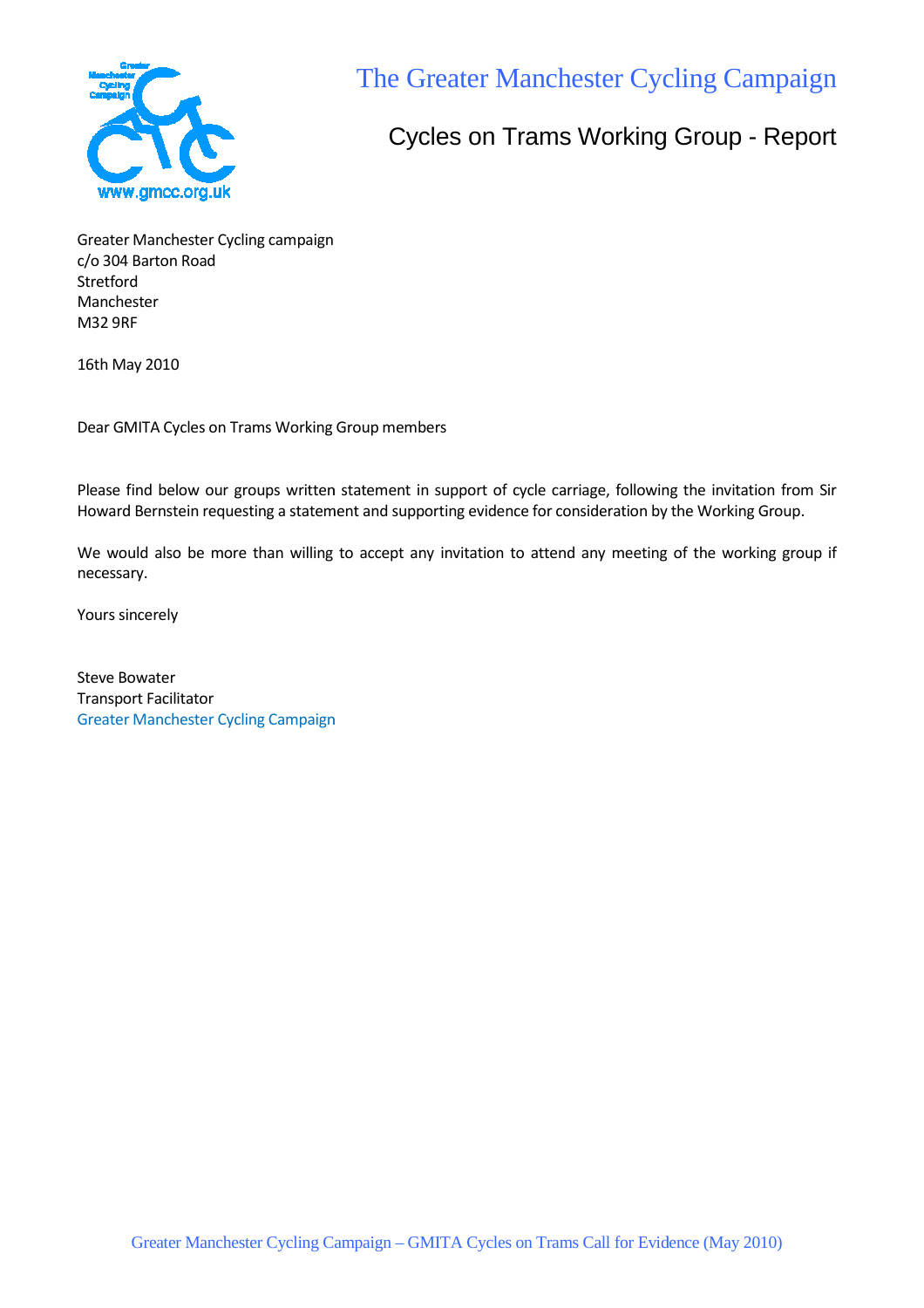The carriage of cycles on trams appears to raise a considerable number of concerns amongst transport operators, particularly in the UK where the carriage of bicycles is consistently frowned upon, with numerous claims about the problems posed by cycle carriage.

However, as we hope to show below, this appears to be a uniquely British view of cycle carriage.

Many claims about the dangers of cycle carriage appear to be based on unsubstantiated claims rather than fact, and indeed, the considerable number of systems around the world that allow cycle carriage appears to show that cycle carriage is not something to be feared, but rather embraced as part of a modern integrated transport system.

## **SAFETY**

## *"It should be noted that from the information obtained from systems where cycles are permitted on trams, none have reported any safety issues or referred to any claims resulting from bicycle carriage" - GMPTE Report into cycle carriage on Metrolink (Mott MacDonald 2009)*

In 2009 the GMPTE commissioned a report to look into the implications of cycle carriage on Metrolink, and after extensive examination of numerous systems they were unable to find any reports of any safety issues or claims resulting from cycle carriage on trams.

Additionally, the GMPTE claimed that the majority of light rail systems in Europe do not permit cycles to be carried.

As shown in appendix A, we have reviewed 99 European Light Rail systems of the same "Standard Gauge" as Metrolink and found that :

- a) **the majority (62 out of 99 LRT systems) "allow" cycle carriage on their systems.**
- b) only 8 out of 99 LRT systems specifically ban cycle carriage.
- c) for the remaining 29 systems we were unable to find any details on their website.

Clearly, if cycle carriage was a danger to other passengers then no operator would allow a bicycle anywhere near a tram, but the reality is that cycle carriage is common place on the majority (over 60%) of standard gauge systems in Europe, with even the GMPTE being unable to find any evidence of any safety issues after extensive research.

#### **INTERACTION WITH WHEELCHAIR USERS / FOOT PASSENGERS**

Having reviewed 62 European LRT systems that allow cycle carriage, the common policy is that passengers in wheelchairs, along with prams, have priority over cyclists.

The policy appears to work on all systems, and we have no reason to believe that Manchester cyclists will behave any differently to European passengers / cyclists.

Further evidence that cyclists can successfully integrate with passengers even at busy periods is provided by the DfT's Traffic Advisory Leaflet 4/04 – *Bike and Rail, A Good Practice Guide*.

Following a case study of trials on unrestricted cycle carriage on all Mersey Rail services the DfT concluded: *"Unrestricted carriage of bikes on trains was introduced for a trial period in May 1998 as a result of demand from local cyclists, and as no problems were encountered, has since become permanent. Although it might be expected that permitting cycle carriage at peak times would cause conflicts, experience on Merseyside has shown that demands on space are largely self-regulating with cyclists avoiding taking their bikes on trains during the busiest periods".*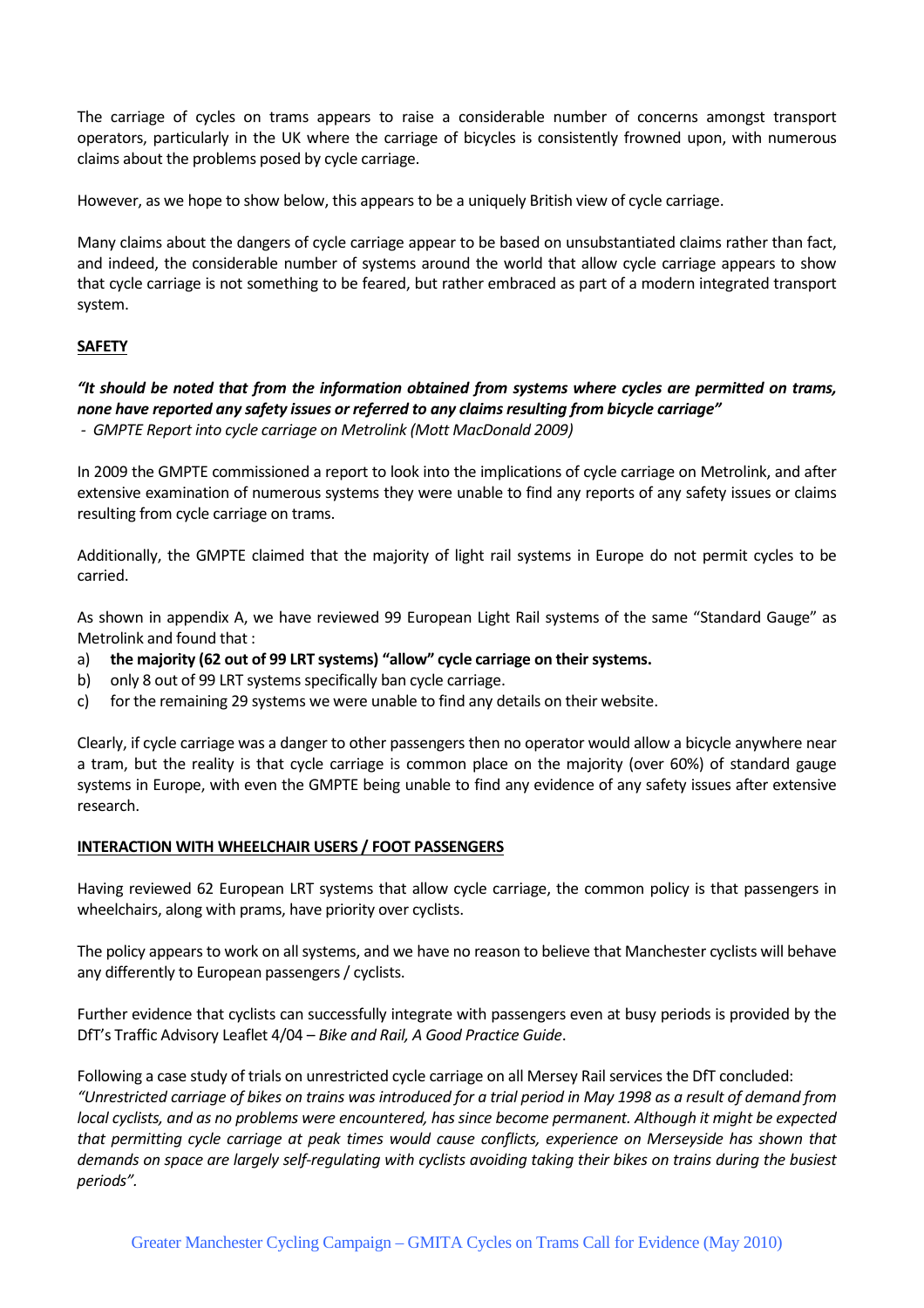## **THE VIEWS OF DISABILITY GROUPS / CURRENT PASSENGERS**

Following the GMPTA's decision in 2002 to allow cycle carriage on Metrolink, the views of both disabled users and current / potential passengers were sought in a further survey. The results of the survey were included in a 2003 GMPTE report *"Metrolink Phase 3 – Cycles On Trams - Report On Further Consultation"*.

Question One asked: "Did people think bicycles should be allowed on trams?"

Respondents endorsed the decision of the GMPTA, with 69% (381 out of 552) thinking that bicycles should be allowed on trams. This broke down into:

- 69.2% (72 out of 104) of disabled respondents thinking that cycles should be transported, and
- 61.5% (219 out of 356) of on-stop/on-street respondents agreeing
- 97.8% (90 out of 92) of cyclists thinking that cycles should be transported

When asked if they would take a bicycle on the tram, 46% (254 out of 552) of respondents said they would. This broke down into:

- 39.4% (41 out of 104) of disabled people
- 39% (93 out of 238) of potential tram users and
- 28% (34 out of 118) of existing tram users.
- 93.5% (86 out of 92) of cyclists

The use of specially adapted bicycles (such as hand-cycles) greatly increases the ability for disables users to travel further distances and access new locations than by a standard wheelchair. The same is also true for foot passengers.

Although the perceived conflict between cyclists and disabled / foot passengers is frequently highlighted as a reason for banning cycle carriage, it is clear that both disabled users and foot passengers both see cycle carriage as a great opportunity to increase their accessibility.

## **SIMILARITIES TO OTHER SYSTEMS**

Concern was raised by the GMPTE that despite there being numerous LRT systems around the world, no system had the same type of network as Manchester, and that cycle carriage would be difficult to monitor without a conductor.

|                           | <b>Manchester</b>          | Cologne (Koln)             |  |
|---------------------------|----------------------------|----------------------------|--|
| Tram Type                 | Bombardier "Flexity Swift" | Bombardier "Flexity Swift" |  |
| Model                     | T68, M5000                 | K4000 / K4500 / K5000      |  |
| 70% Low floor             | n/a                        | K4000 / K4500 (193 trams)  |  |
| 100% High floor           | T68, M5000 (80 trams)      | K5000 (74 trams)           |  |
| Daily ridership           | 55,000                     | 507,000                    |  |
| Conductor on board        | No                         | N <sub>o</sub>             |  |
| Driver regulated          | <b>Yes</b>                 | Yes                        |  |
| Shared with traffic       | <b>Yes</b>                 | Yes (12% of network)       |  |
| Uses converted rail lines | Yes                        | Yes                        |  |
| Cycle carriage allowed    | No                         | Yes                        |  |

However, one system in particular is remarkably similar to Manchester.

Cologne is a far more complex and larger system than Manchester, with 11 lines and carrying nearly ten times the number of daily passengers, yet like Manchester, Cologne utilises virtually identical Flexity Swift trams to Manchester, switching between rail lines with high platforms (linking Bonn) as well as travelling through the city centre, with passenger use both being regulated via the driver.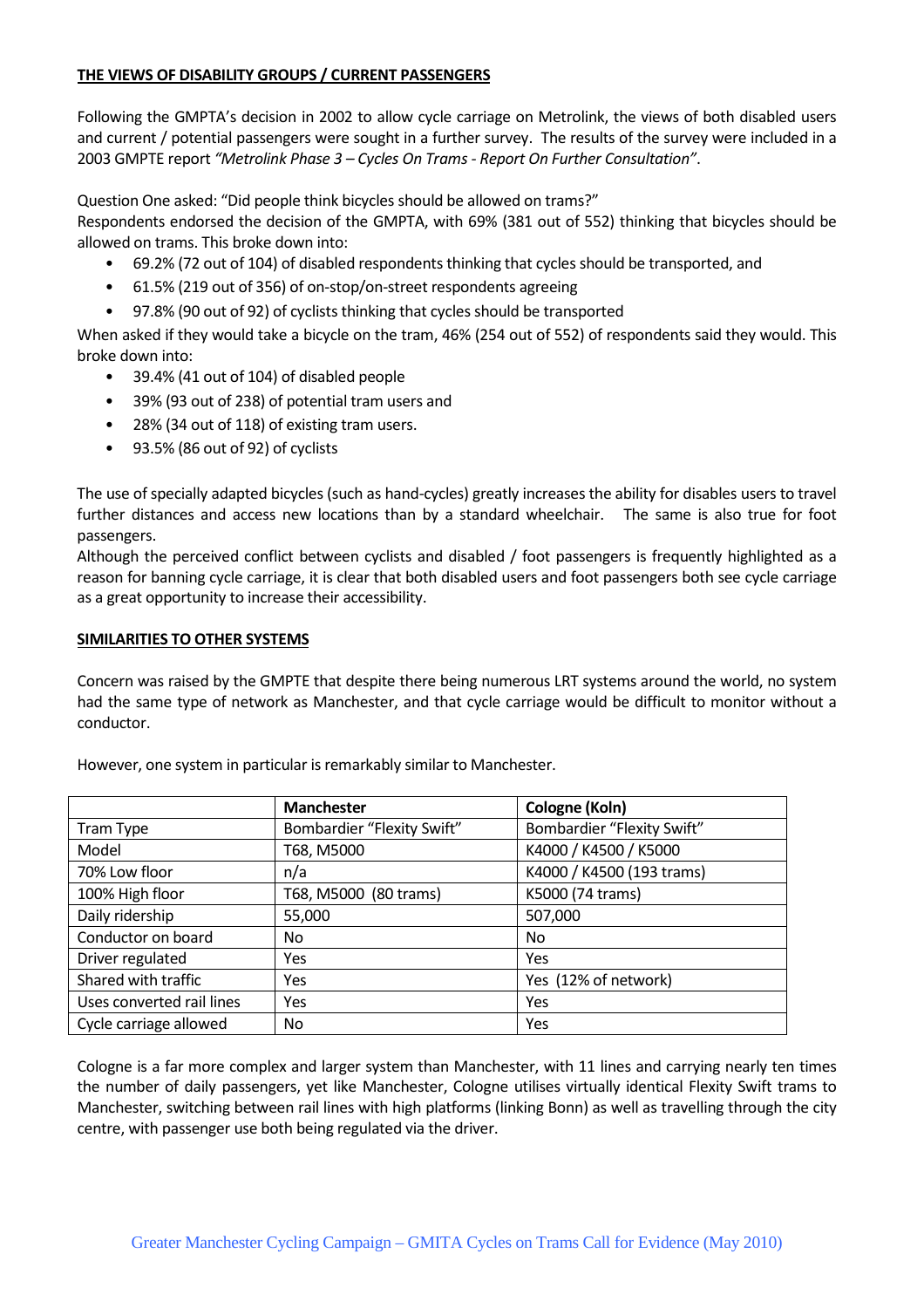### **LOSS OF CAPACITY**

Fears over loss of capacity due to bicycles displacing foot passengers are generally unfounded, and it is to be expected passenger levels could increase.

Firstly, cycle access will be off-peak, when trams are running under capacity, with adequate unoccupied space. This was confirmed by the 2009 Mott MacDonald report for the GMPTE *"The Implications of the Carriage of Bicycles on Trams"* which looked at the space required for cycle carriage, but concluded that "the affect of bicycle carriage on capacity is largely academic as it is not suggested that it would be permitted when trams are heavily loaded".

Also, as was shown above in Traffic Advisory Leaflet 4/04, where there are occasionally busy off-peak periods (e.g. during football matches), cyclists will know when the trams will be full and the system will self-regulate itself.

There is also some evidence that passenger use and revenues will increase, with the increased potential for cyclists to use the tram system to access the countryside / leisure routes away from the city centre.

An example of this is on the Sheffield SuperTram (also operated by Stagecoach), where they have previously run a monthly "cycle special" tram service for cyclists to access the countryside.

Another example of the potential increases in passengers (and therefore revenue) was shown in the previously mentioned 2003 GMPTE report *"Metrolink Phase 3 – Cycles On Trams - Report On Further Consultation"*. For this report a survey was undertaken of the views of cyclists, disabled users and current / potential Metrolink users.

When asked if they would take a bicycle on the tram, 46% (254 out of 552) of respondents said they would. This broke down into:

- 93.5% (86 out of 92) of cyclists
- 39.4% (41 out of 104) of disabled people
- 39% (93 out of 238) of potential tram users and
- 28% (34 out of 118) of existing tram users.

Leisure journeys by cycle and tram scored highly, with:

- 25.6% (65 out of 254) saying they would make such a journey more than three times a week, and
- 54.7% (139 out of 254) less than three days a week.

Regarding shopping trips:

- 11.4% (29 out of 254) of respondents would use cycle and tram for shopping trips more than three days a week
- 19.3% (49 out of 254) stating they would do so less than three times a week.

Given that cycle carriage will only be permitted off-peak when there is spare capacity along with the results of the GMPTE's survey showing the potential to increase shopping and leisure trips by bicycle, it is highly feasible that rather than restrict capacity, cycle carriage would increase passenger numbers.

#### **THE CHANGING U.K. SITUATION**

Although the UK has generally been hostile to cycle carriage, the situation is gradually changing, with Edinburgh due to start trails of cycle carriage shortly after the network is fully operational in 2012/13.

Additionally, SYPTE are currently surveying User Groups about their attitude to bicycles on Sheffield's trams which are also operated by Stagecoach.

(Stagecoach has already successfully run some "Cycle Special" services on Sundays).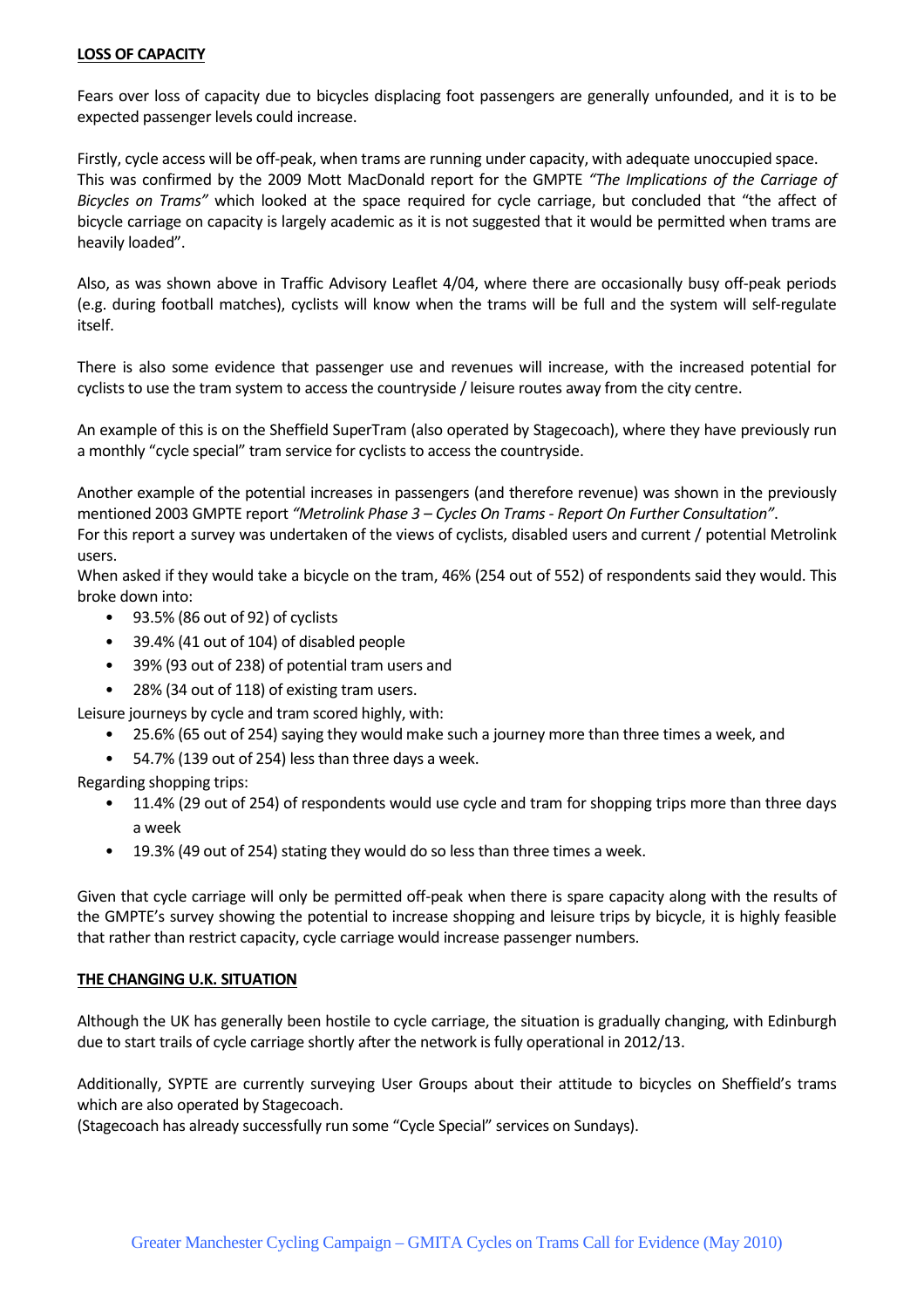### **OPERATIONAL ISSUES / TAKING CYCLE CARRIAGE FORWARD**

There are clearly operational issues that need to be addressed before cycle carriage on Metrolink can commence, yet none of these issues are unique to Manchester.

One particular issue is that of dwell times, and the likelihood of increased journeys times as cyclists board.

Research undertaken by Nottingham University (*Bike Access on Light Rapid Transit – Feb 2003*) of cyclists boarding and lighting trams in both Europe and North America indicated that the physical act of boarding and alighting a tram with a bicycle can be undertaken without causing significant additional delays.

Features that can assist in keeping dwell times to a minimum are items such as :

The inclusion of bicycle symbol logos on platforms and tram doors would indicate the correct boarding point for cyclists.

Simple ways of securing cycles within carriages, such as those proposed for Edinburgh's LRT system, and currently in use within some heavy rail systems.

Ensuring cyclists are aware of the conditions of carriage (eg by use of a permit system – discussed below).

However, every European city that allows cycle carriage will have had the same concerns and issues to address, including the Cologne system mentioned earlier, which appears to be a far more complex system, with more passenger numbers, and with a higher level of cycle use.

The fact that at least 60% of standard gauge LRT systems in Europe allow cycle carriage shows that any operational issues can safely and practically be overcome, and as mentioned above, although often overlooked as an issue, many of these cities – particularly in Northern Europe – have significantly higher levels of cycling than Manchester, and therefore more demand from cyclists on the system.

Encouragingly for Manchester, the new Bombardier M5000 trams have been designed with the capability to carry bicycles, and the proposed full internal refurbishment of the original T68/T68a trams would provide an opportunity to enable the whole Metrolink system to provide cycle carriage.

Many concerns have been raised against cycle carriage, yet time and again these appear to be based on perceptions rather than facts, and given that cycle carriage is normal in the vast majority of European cities, we believe that the time is now right to start trials of cycle carriage on Manchester's Metrolink.

Therefore, in order to take this issue further, we would like to propose the following to ensure that cycle carriage is integrated in a controlled and safe way :

- 1. Sunday only trials commence, involving "authorised cyclists", Metrolink staff, GMPTE officers, disability groups along with the HMRI (ORR) in order to get initial impressions of how cycle carriage could work. Trials could initially and quickly commence on the new M5000 trams that are capable of carrying bikes.
- 2. Controlled trials can then be extended to Saturday, followed by Monday-Friday "off-peak" periods prior to allowing public access.
- 3. Once the older T68 trams have been internally refurbished, full public cycle carriage can be phased in  $-$ Sunday only – for an initial 6 month period to assess operational issues.
- 4. Following the 6 month period cycle carriage is allowed on all off-peak services.
- 5. In addition, a "permit system" is setup, requiring cyclists to complete a series of questions based on the conditions of carriage, to ensure that cyclists are fully aware of the rules. (This system worked well in the USA).

Cycle access will only be permitted to passengers with a permit – failure to possess a permit punishable by a fine.

6. A nominal charge for the permit could be raised to cover administration costs, and potentially to include 3<sup>rd</sup> party insurance cover (removing any financial responsibility for damage from the operator).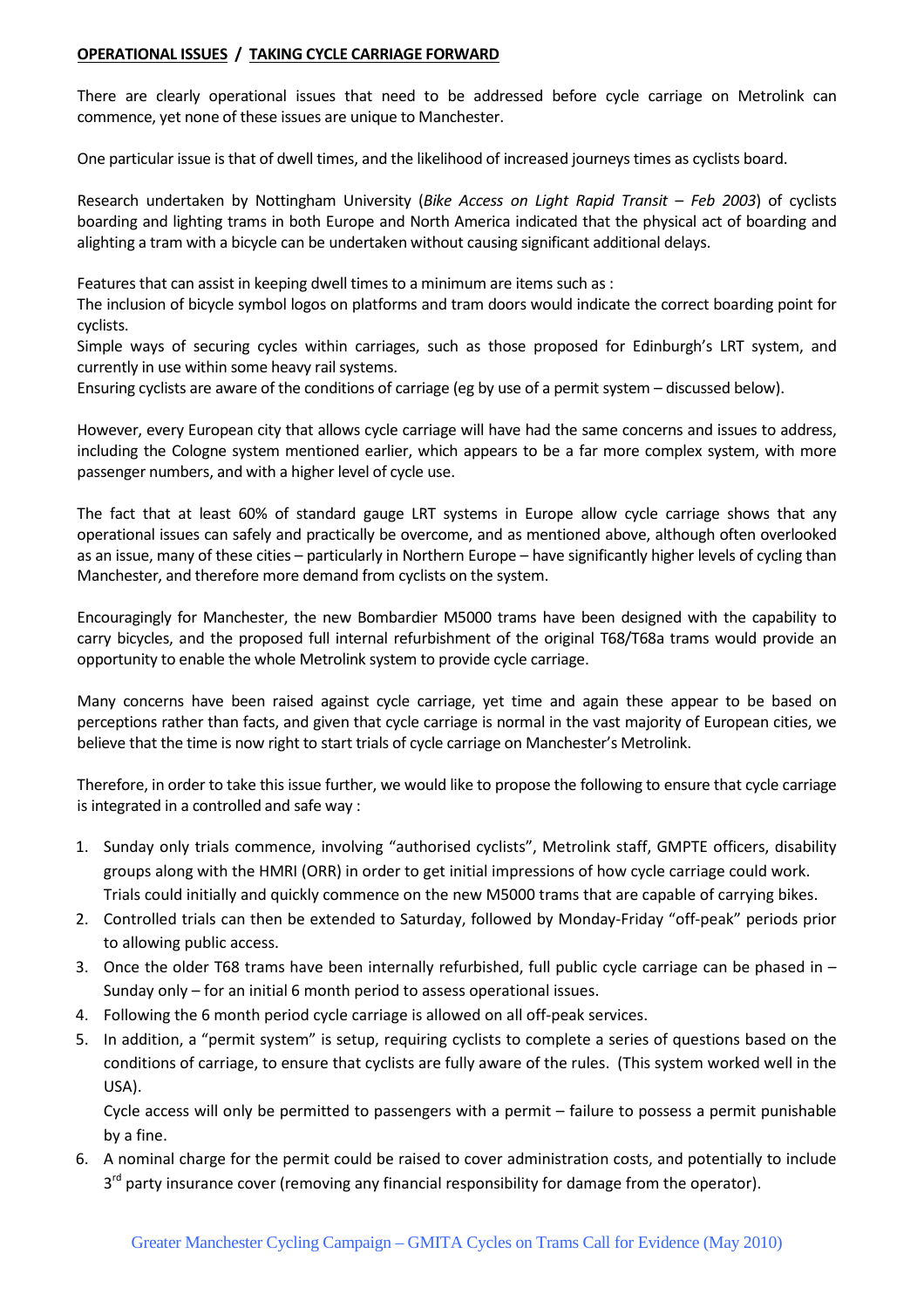#### APPENDIX A:

List of 99 Light rail systems in 19 European countries with a standard 1435mm gauge (same as Metrolink) showing whether cycle carriage is allowed or not, as indicated on the operators website / terms of condition.

| Austria (AT)                | Graz                     | Tram              | Not allowed      |
|-----------------------------|--------------------------|-------------------|------------------|
| Austria (AT)                | Wien (Vienna)            | Tram              | Allowed          |
| Belgium (BE)                | <b>Brussel/Bruxelles</b> | Tram / Metro      | Allowed          |
| Bosnia And Herzegovina (BA) | Sarajevo                 | Tram              | No details shown |
| Bulgaria (BG)               | Sofia                    | Tram              | No details shown |
| Czech Republic (CZ)         | <b>Brno</b>              | Tram              | Allowed          |
| Czech Republic (CZ)         | Most                     | Tram              | Allowed          |
| Czech Republic (CZ)         | Olomouc                  | Tram              | No details shown |
| Czech Republic (CZ)         | Ostrava                  | Tram              | Allowed          |
| Czech Republic (CZ)         | Plzen                    | Tram              | No details shown |
| Czech Republic (CZ)         | Praha (Prague)           | Tram              | Allowed          |
| Denmark (DK)                | København                | Light Metro       | Allowed          |
| France (FR)                 | Aulnay-Bondy             | <b>Light Rail</b> | No details shown |
| France (FR)                 | <b>Bordeaux</b>          | Tram              | No details shown |
| France (FR)                 | Grenoble                 | Tram              | Allowed          |
| France (FR)                 | Le Mans                  | Tram              | No details shown |
| France (FR)                 | Lyon                     | Tram              | Line C only      |
| France (FR)                 | Marseille                | Tram              | No details shown |
| France (FR)                 | Montpellier              | Tram              | Allowed          |
| France (FR)                 | Mulhouse                 | Tram              | Allowed          |
| France (FR)                 | <b>Nantes</b>            | Tram              | Allowed          |
| France (FR)                 | <b>Nice</b>              | Tram              | Not allowed      |
| France (FR)                 | Orléans                  | Tram              | Allowed          |
| France (FR)                 | Paris                    | <b>Tram Train</b> | Not allowed      |
| France (FR)                 | Rouen                    | Tram              | Allowed          |
| France (FR)                 | Strasbourg               | Tram              | Allowed          |
| France (FR)                 | Valenciennes             | Tram              | Allowed          |
| Germany (DE)                | <b>Berlin</b>            | Tram              | Allowed          |
| Germany (DE)                | Bochum-Gelsenkirchen     | Light Rail        | Allowed          |
| Germany (DE)                | Bonn                     | Tram / Light Rail | Allowed          |
| Germany (DE)                | <b>Bremen</b>            | Tram              | Allowed          |
| Germany (DE)                | Chemnitz                 | Tram              | Allowed          |
| Germany (DE)                | Dessau                   | Tram              | Allowed          |
| Germany (DE)                | Dortmund                 | Tram / Light Rail | Allowed          |
| Germany (DE)                | <b>Duisburg</b>          | Tram / Light Rail | Allowed          |
| Germany (DE)                | Erfurt                   | Tram              | Allowed          |
| Germany (DE)                | Essen                    | Light Rail        | Allowed          |
| Germany (DE)                | Frankfurt/Main           | Tram / Light Rail | Allowed          |
| Germany (DE)                | Hamburg                  | Metro             | Allowed          |
| Germany (DE)                | Hannover                 | Tram / Light Rail | Allowed          |
| Germany (DE)                | Heilbronn                | <b>Tram Train</b> | Allowed          |
| Germany (DE)                | Karlsruhe                | Tram              | Allowed          |
| Germany (DE)                | Kassel                   | Tram              | Allowed          |
| Germany (DE)                | Köln (Cologne)           | Tram              | Allowed          |
| Germany (DE)                | Magdeburg                | Tram              | Allowed          |
| Germany (DE)                | Mülheim/Ruhr             | <b>Light Rail</b> | No information   |
| Germany (DE)                | München (Munich)         | Tram              | Allowed          |